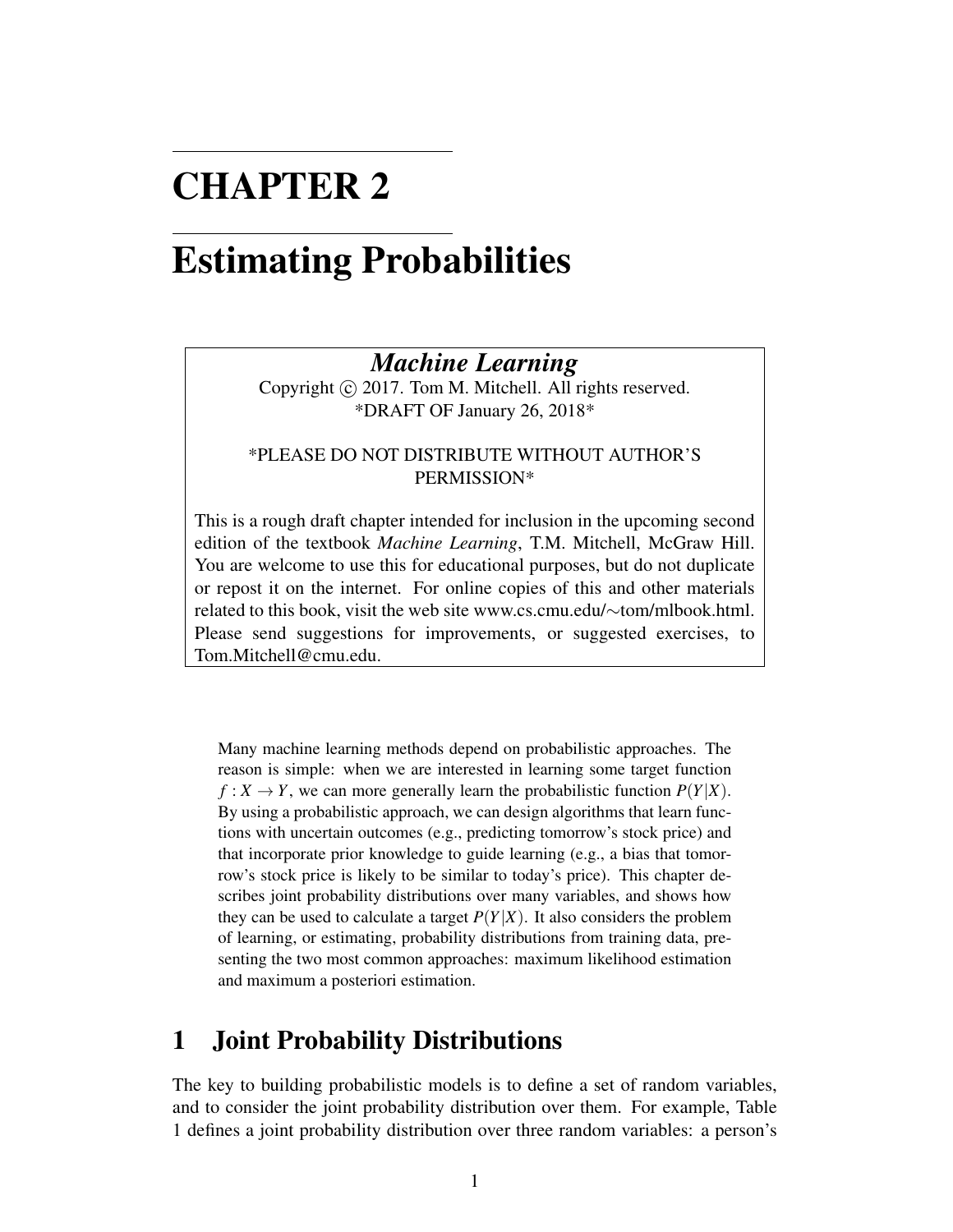| Gender | <b>HoursWorked</b> | Wealth | probability |
|--------|--------------------|--------|-------------|
| female | < 40.5             | poor   | 0.2531      |
| female | < 40.5             | rich   | 0.0246      |
| female | >40.5              | poor   | 0.0422      |
| female | >40.5              | rich   | 0.0116      |
| male   | < 40.5             | poor   | 0.3313      |
| male   | < 40.5             | rich   | 0.0972      |
| male   | >40.5              | poor   | 0.1341      |
| male   | >40.5              | rich   | 0.1059      |

Table 1: A Joint Probability Distribution. This table defines a joint probability distribution over three random variables: Gender, HoursWorked, and Wealth.

Gender, the number of HoursWorked each week, and their Wealth. In general, defining a joint probability distribution over a set of discrete-valued variables involves three simple steps:

- 1. Define the random variables, and the set of values each variable can take on. For example, in Table 1 the variable *Gender* can take on the value *male* or *female*, the variable *HoursWorked* can take on the value "< 40.5' or "≥ 40.5," and *Wealth* can take on values *rich* or *poor*.
- 2. Create a table containing one row for each possible joint assignment of values to the variables. For example, Table 1 has 8 rows, corresponding to the 8 possible ways of jointly assigning values to three boolean-valued variables. More generally, if we have *n* boolean valued variables, there will be 2*<sup>n</sup>* rows in the table.
- 3. Define a probability for each possible joint assignment of values to the variables. Because the rows cover every possible joint assignment of values, their probabilities must sum to 1.

The joint probability distribution is central to probabilistic inference, because once we know the joint distribution we can answer every possible probabilistic question that can be asked about these variables. We can calculate conditional or joint probabilities over *any* subset of the variables, given their joint distribution. This is accomplished by operating on the probabilities for the relevant rows in the table. For example, we can calculate:

• The probability that any single variable will take on any specific value. For example, we can calculate that the probability  $P(\text{Gender} = \text{male}) = 0.6685$ for the joint distribution in Table 1, by summing the four rows for which Gender = male. Similarly, we can calculate the probability  $P(\text{Weak} =$  $rich$ ) = 0.2393 by adding together the probabilities for the four rows covering the cases for which *Wealth=rich*.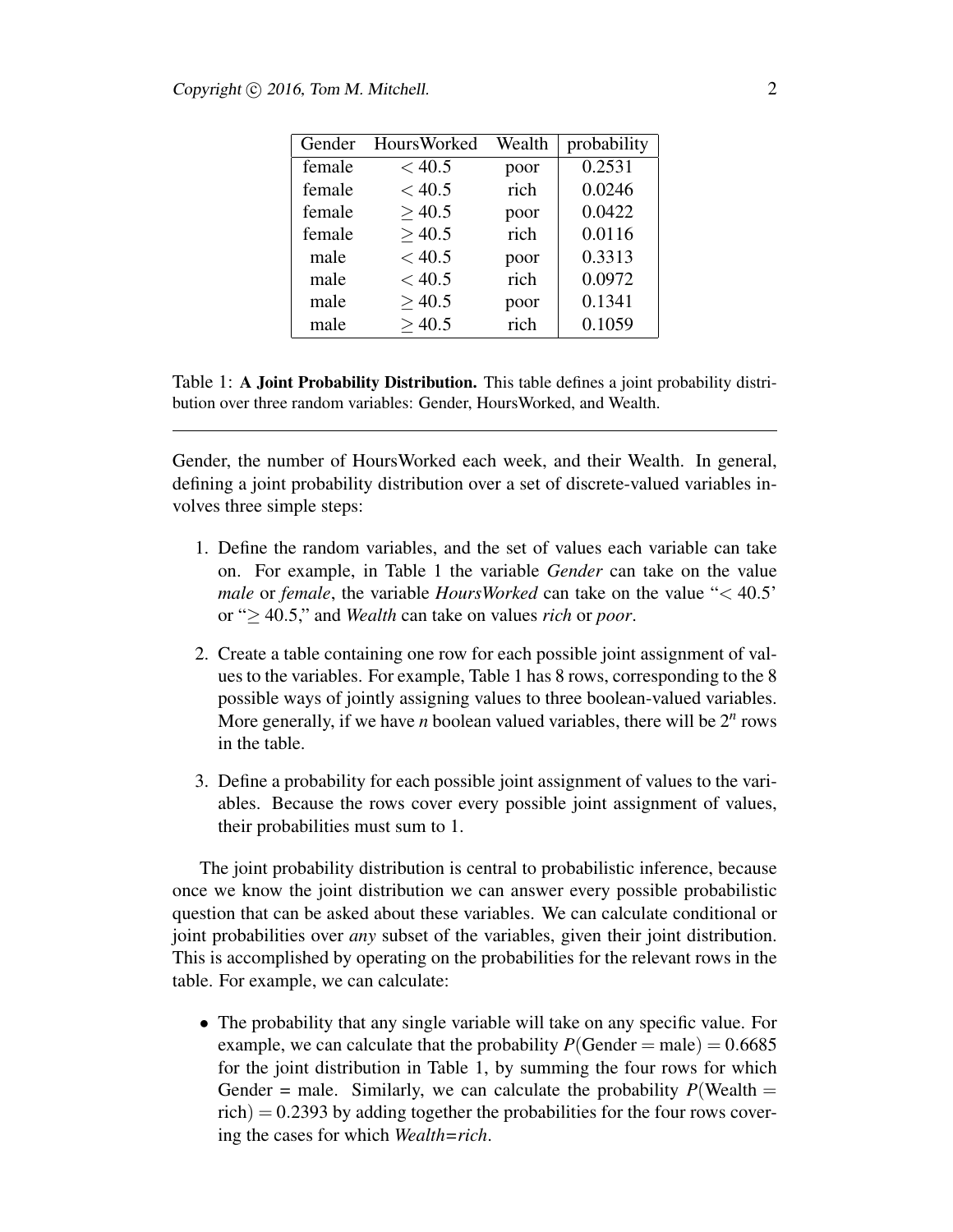- The probability that any subset of the variables will take on a particular joint assignment. For example, we can calculate that the probability  $P(\text{Weak} \wedge \text{A})$ Gender=female)  $= 0.0362$ , by summing the two table rows that satisfy this joint assignment.
- Any conditional probability defined over subsets of the variables. Recall the definition of conditional probability  $P(Y|X) = P(X \wedge Y)/P(X)$ . We can calculate both the numerator and denominator in this definition by summing appropriate rows, to obtain the conditional probability. For example, according to Table 1,  $P$ (Wealth=rich|Gender=female) =  $0.0362/0.3315$  = 0.1092.

To summarize, if we know the joint probability distribution over an arbitrary set of random variables  $\{X_1 \ldots X_n\}$ , then we can calculate the conditional and joint probability distributions for arbitrary subsets of these variables (e.g.,  $P(X_n|X_1...X_{n-1})$ ). In theory, we can in this way solve any classification, regression, or other function approximation problem defined over these variables, and furthermore produce probabilistic rather than deterministic predictions for any given input to the target function.<sup>1</sup> For example, if we wish to learn to predict which people are rich or poor based on their gender and hours worked, we can use the above approach to simply calculate the probability distribution *P*(Wealth | Gender, HoursWorked).

#### 1.1 Learning the Joint Distribution

How can we learn joint distributions from observed training data? In the example of Table 1 it will be easy if we begin with a large database containing, say, descriptions of a million people in terms of their values for our three variables. Given a large data set such as this, one can easily estimate a probability for each row in the table by calculating the fraction of database entries (people) that satisfy the joint assignment specified for that row. If thousands of database entries fall into each row, we will obtain highly reliable probability estimates using this strategy.

In other cases, however, it can be difficult to learn the joint distribution due to the very large amount of training data required. To see the point, consider how our learning problem would change if we were to add additional variables to describe a total of 100 boolean features for each person in Table 1 (e.g., we could add "do they have a college degree?", "are they healthy?"). Given 100 boolean features, the number of rows in the table would now expand to  $2^{100}$ , which is greater than 10<sup>30</sup>. Unfortunately, even if our database describes every single person on earth we would not have enough data to obtain reliable probability estimates for most rows. There are only approximately  $10^{10}$  people on earth, which means that for most of the  $10^{30}$  rows in our table, we would have zero training examples! This

 $1$ Of course if our random variables have continuous values instead of discrete, we would need an infinitely large table. In such cases we represent the joint distribution by a function instead of a table, but the principles for using the joint distribution remain unchanged.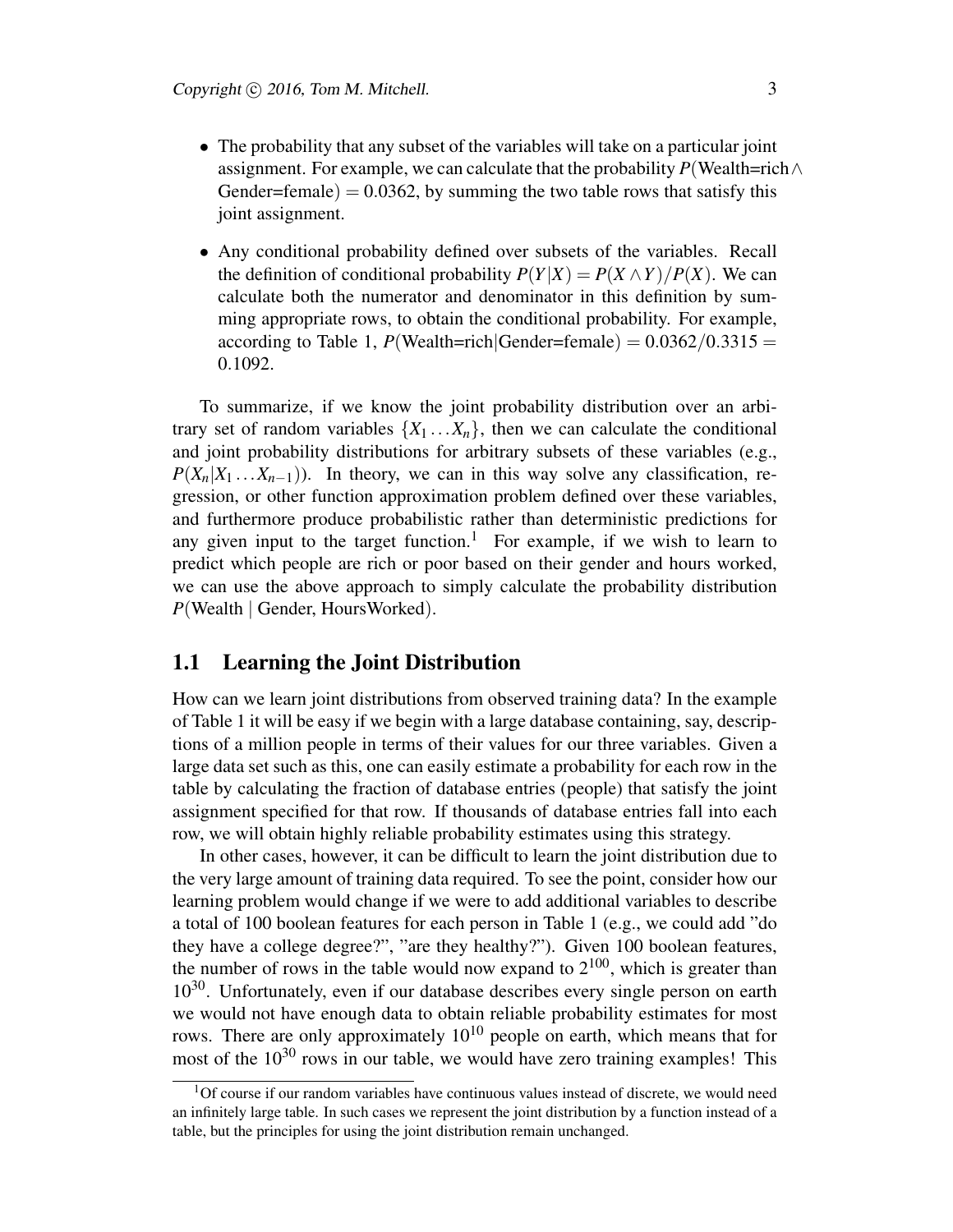is a significant problem given that real-world machine learning applications often use many more than 100 features to describe each example – for example, many learning algorithms for text analysis use millions of features to describe text in a given document.

To successfully address the issue of learning probabilities from available training data, we must (1) be smart about how we estimate probability parameters from available data, and (2) be smart about how we represent joint probability distributions.

## 2 Estimating Probabilities

Let us begin our discussion of how to estimate probabilities with a simple example, and explore two intuitive algorithms. It will turn out that these two intuitive algorithms illustrate the two primary approaches used in nearly all probabilistic machine learning algorithms.

In this simple example you have a coin, represented by the random variable *X*. If you flip this coin, it may turn up heads (indicated by  $X = 1$ ) or tails  $(X = 0)$ . The learning task is to estimate the probability that it will turn up heads; that is, to estimate  $P(X = 1)$ . We will use  $\theta$  to refer to the true (but unknown) probability of heads (e.g.,  $P(X=1) = \theta$ ), and use  $\hat{\theta}$  to refer to our learned estimate of this true θ. You gather training data by flipping the coin *n* times, and observe that it turns up heads  $\alpha_1$  times, and tails  $\alpha_0$  times. Of course  $n = \alpha_1 + \alpha_0$ .

What is the most intuitive approach to estimating  $\theta = P(X = 1)$  from this training data? Most people immediately answer that we should estimate the probability by the fraction of flips that result in heads:

#### Probability estimation Algorithm 1 (maximum likelihood). Given

observed training data producing  $\alpha_1$  total "heads," and  $\alpha_0$  total "tails," output the estimate

$$
\hat{\theta}=\frac{\alpha_1}{\alpha_1+\alpha_0}
$$

For example, if we flip the coin 50 times, observing 24 heads and 26 tails, then we will estimate the probability  $P(X = 1)$  to be  $\hat{\theta} = 0.48$ .

This approach is quite reasonable, and very intuitive. It is a good approach when we have plenty of training data. However, notice that if the training data is very scarce it can produce unreliable estimates. For example, if we observe only 3 flips of the coin, we might observe  $\alpha_1 = 1$  and  $\alpha_0 = 2$ , producing the estimate  $\hat{\theta} = 0.33$ . How would we respond to this? If we have prior knowledge about the coin – for example, if we recognize it as a government minted coin which is likely to have  $\theta$  close to  $0.5$  – then we might respond by still believing the probability is closer to 0.5 than to the algorithm 1 estimate  $\hat{\theta} = 0.33$ . This leads to our second intuitive algorithm: an algorithm that enables us to incorporate prior assumptions along with observed training data to produce our final estimate. In particular, Algorithm 2 allows us to express our prior assumptions or knowledge about the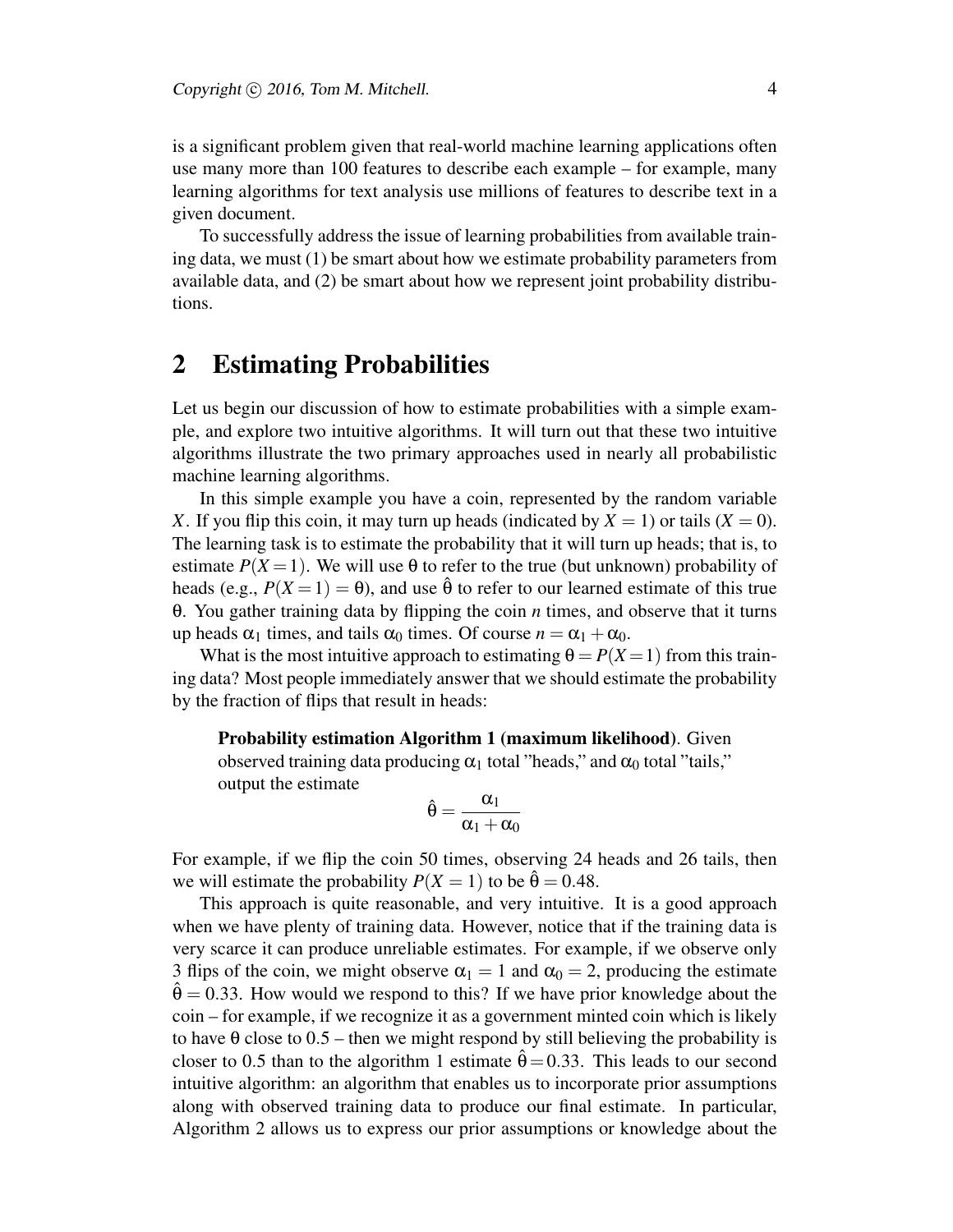coin by adding in any number of *imaginary* coin flips resulting in heads or tails. We can use this option of introducing  $\gamma_1$  imaginary heads, and  $\gamma_0$  imaginary tails, to express our prior assumptions:

Probability estimation Algorithm 2. (maximum a posteriori probability). Given observed training data producing  $\alpha_1$  observed "heads," and  $\alpha_0$  observed "tails," plus prior information expressed by introducing  $\gamma_1$  imaginary "heads" and  $\gamma_0$  imaginary "tails," output the estimate

$$
\hat{\theta} = \frac{(\alpha_1 + \gamma_1)}{(\alpha_1 + \gamma_1) + (\alpha_0 + \gamma_0)}
$$

Note that Algorithm 2, like Algorithm 1, produces an estimate based on the proportion of coin flips that result in "heads." The only difference is that Algorithm 2 allows including optional imaginary flips that represent our prior assumptions about  $\theta$ , in addition to actual observed data. Algorithm 2 has several attractive properties:

- It is easy to incorporate our prior assumptions about the *value* of θ by adjusting the *ratio* of  $\gamma_1$  to  $\gamma_0$ . For example, if we have reason to assume that  $\theta = 0.7$  we can add in  $\gamma_1 = 7$  imaginary flips with  $X = 1$ , and  $\gamma_0 = 3$ imaginary flips with  $X = 0$ .
- It is easy to express our *degree of certainty* about our prior knowledge, by adjusting the total *volume* of imaginary coin flips. For example, if we are highly certain of our prior belief that  $\theta = 0.7$ , then we might use priors of  $\gamma_1 = 700$  and  $\gamma_0 = 300$  instead of  $\gamma_1 = 7$  and  $\gamma_0 = 3$ . By increasing the volume of imaginary examples, we effectively require a greater volume of contradictory observed data in order to produce a final estimate far from our prior assumed value.
- If we set  $\gamma_1 = \gamma_0 = 0$ , then Algorithm 2 produces exactly the same estimate as Algorithm 1. Algorithm 1 is just a special case of Algorithm 2.
- Asymptotically, as the volume of actual observed data grows toward infinity, the influence of our imaginary data goes to zero (the fixed number of imaginary coin flips becomes insignificant compared to a sufficiently large number of actual observations). In other words, Algorithm 2 behaves so that priors have the strongest influence when observations are scarce, and their influence gradually reduces as observations become more plentiful.

Both Algorithm 1 and Algorithm 2 are intuitively quite compelling. In fact, *these two algorithms exemplify the two most widely used approaches to machine learning of probabilistic models from training data.* They can be shown to follow from two different underlying principles. Algorithm 1 follows a principle called *Maximum Likelihood Estimation (MLE)*, in which we seek an estimate of θ that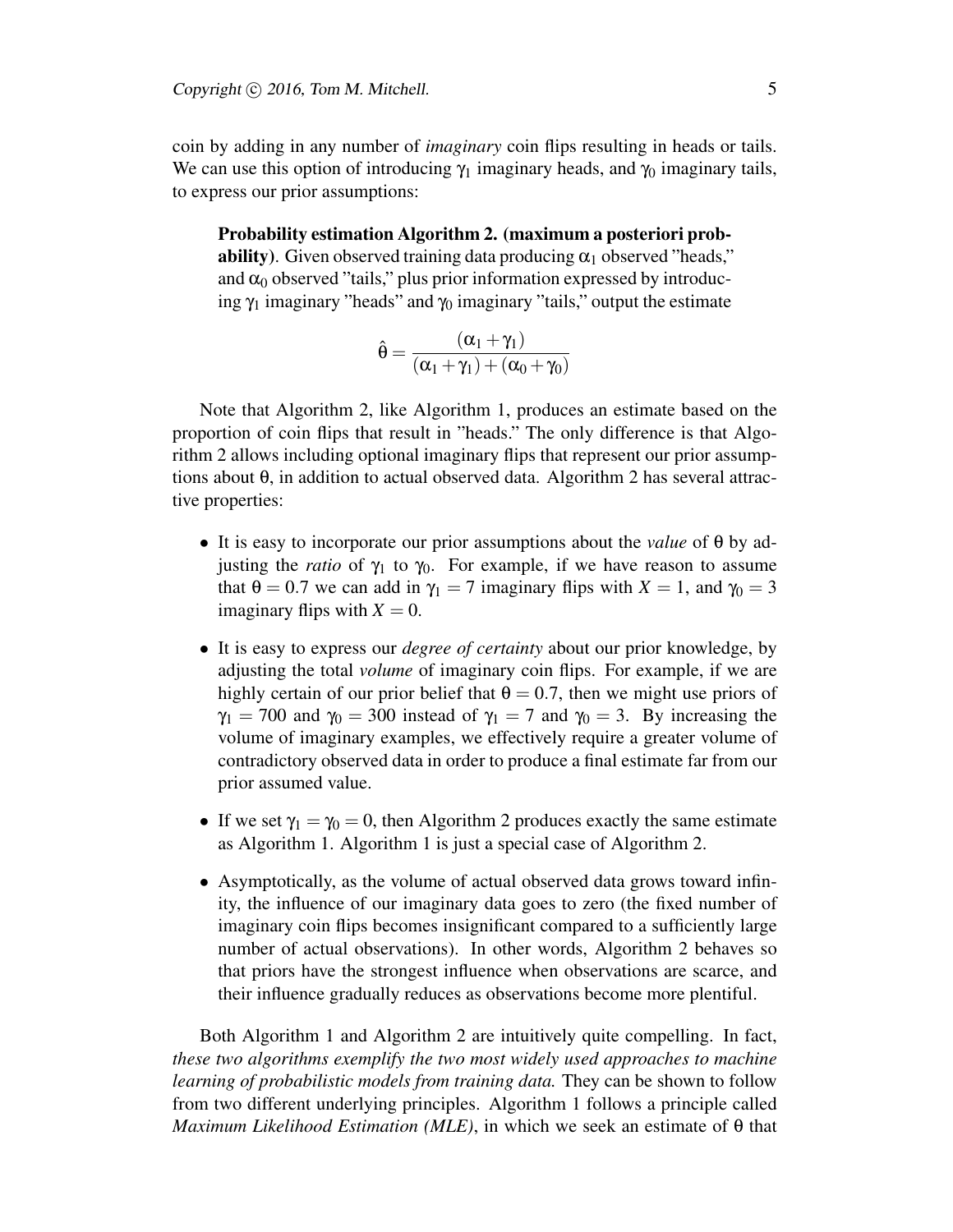

Figure 1: MLE and MAP estimates of  $\theta$  as the number of coin flips grows. Data was generated by a random number generator that output a value of 1 with probability  $\theta = 0.3$ , and a value of 0 with probability of  $(1 - \theta) = 0.7$ . Each plot shows the two estimates of  $\theta$ as the number of observed coin flips grows. Plots on the left correspond to values of  $\gamma_1$  and  $\gamma_0$  that reflect the correct prior assumption about the value of  $\theta$ , plots on the right reflect the incorrect prior assumption that  $\theta$  is most probably 0.4. Plots in the top row reflect lower confidence in the prior assumption, by including only  $60 = \gamma_1 + \gamma_0$  imaginary data points, whereas bottom plots assume 120. Note as the size of the data grows, the MLE and MAP estimates converge toward each other, and toward the correct estimate for θ.

*maximizes the probability of the observed data.* In fact we can prove (and will, below) that Algorithm 1 outputs an estimate of  $\theta$  that makes the observed data at least as probable as any other possible estimate of θ. Algorithm 2 follows a different principle called *Maximum a Posteriori (MAP)* estimation, in which we seek the *estimate of* θ *that is itself most probable, given the observed data, plus background assumptions about its value.* Thus, the difference between these two principles is that Algorithm 2 assumes background knowledge is available, whereas Algorithm 1 does not. Both principles have been widely used to derive and to justify a vast range of machine learning algorithms, from Bayesian networks, to linear regression, to neural network learning. Our coin flip example represents just one of many such learning problems.

The experimental behavior of these two algorithms is shown in Figure 1. Here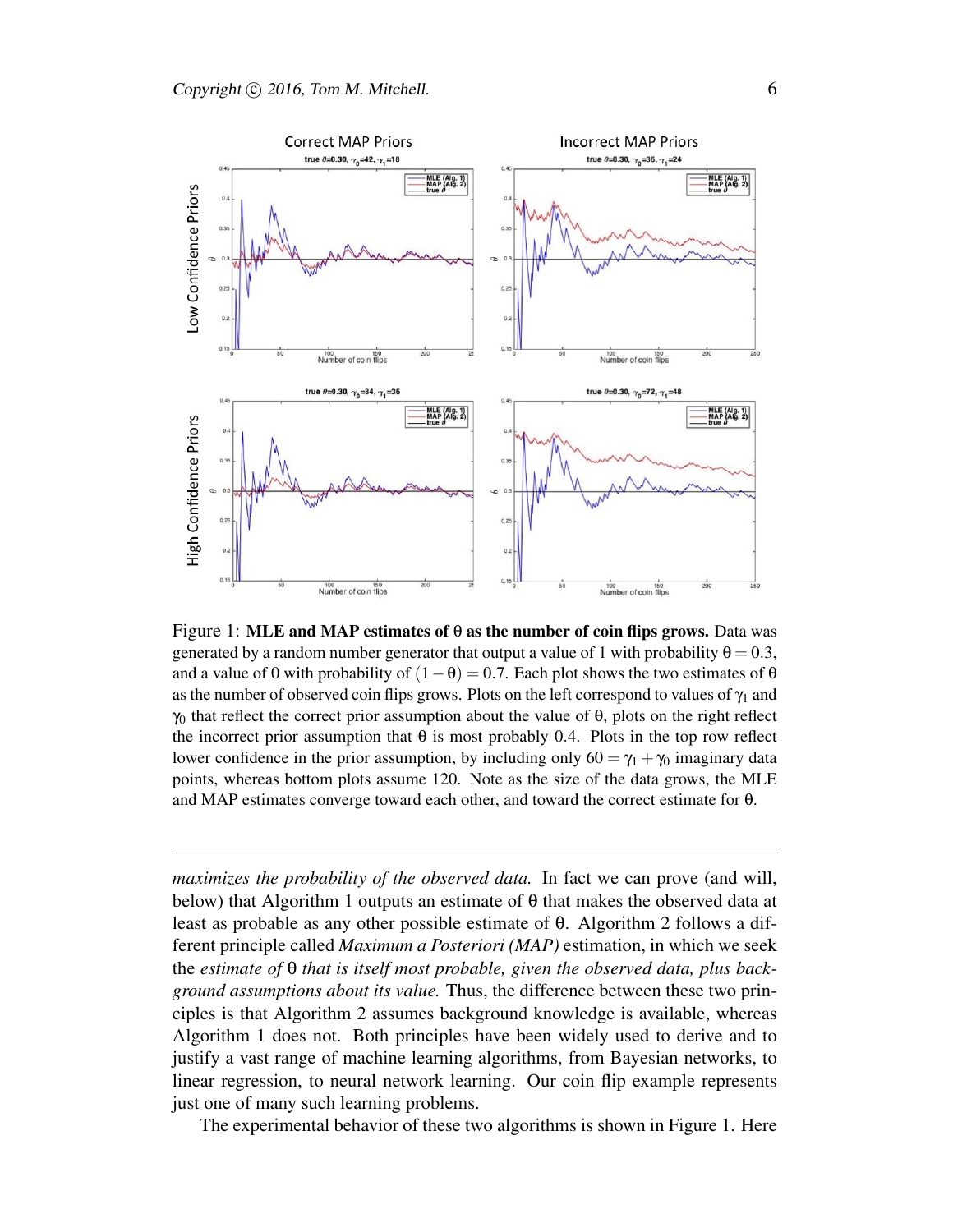the learning task is to estimate the unknown value of  $\theta = P(X = 1)$  for a booleanvalued random variable *X*, based on a sample of *n* values of *X* drawn independently (e.g., *n* independent flips of a coin with probability θ of heads). In this figure, the true value of  $\theta$  is 0.3, and the same sequence of training examples is used in each plot. Consider first the plot in the upper left. The blue line shows the estimates of  $\theta$  produced by Algorithm 1 (MLE) as the number *n* of training examples grows. The red line shows the estimates produced by Algorithm 2, using the same training examples and using priors  $\gamma_0 = 42$  and  $\gamma_1 = 18$ . This prior assumption aligns with the correct value of  $\theta$  (i.e.,  $[\gamma_1/(\gamma_1 + \gamma_0)] = 0.3$ ). Note that as the number of training example coin flips grows, both algorithms converge toward the correct estimate of θ, though Algorithm 2 provides much better estimates than Algorithm 1 when little data is available. The bottom left plot shows the estimates if Algorithm 2 uses even more confident priors, captured by twice as many imaginary examples ( $\gamma_0 = 84$  and  $\gamma_1 = 36$ ). The two plots on the right side of the figure show the estimates produced when Algorithm 2 (MAP) uses incorrect priors (where  $[\gamma_1/(\gamma_1 + \gamma_0)] = 0.4$ ). The difference between the top right and bottom right plots is again only a difference in the number of imaginary examples, reflecting the difference in confidence that  $θ$  should be close to 0.4.

#### 2.1 Maximum Likelihood Estimation (MLE)

Maximum Likelihood Estimation, often abbreviated MLE, estimates one or more probability parameters θ based on the principle that if we observe training data *D*, we should choose the value of  $\theta$  that makes *D* most probable. When applied to the coin flipping problem discussed above, it yields Algorithm 1. The definition of the MLE in general is

$$
\hat{\theta}^{MLE} = \arg \max_{\theta} P(D|\theta)
$$
 (1)

The intuition underlying this principle is simple: we are more likely to observe data *D* if we are in a world where the appearance of this data is highly probable. Therefore, we should estimate  $\theta$  by assigning it whatever value maximizes the probability of having observed *D*.

Beginning with this principle for choosing among possible estimates of θ, it is possible to mathematically derive a formula for the value of  $\theta$  that provably maximizes  $P(D|\theta)$ . Many machine learning algorithms are defined so that they provably learn a collection of parameter values that follow this maximum likelihood principle. Below we derive Algorithm 1 for our above coin flip example, beginning with the maximum likelihood principle.

To precisely define our coin flipping example, let *X* be a random variable which can take on either value 1 or 0, and let  $\theta = P(X=1)$  refer to the true, but possibly unknown, probability that a random draw of *X* will take on the value 1.<sup>2</sup> Assume we flip the coin *X* a number of times to produce training data *D*, in which

 $2A$  random variable defined in this way is called a Bernoulli random variable, and the probability distribution it follows, defined by  $\theta$ , is called a Bernoulli distribution.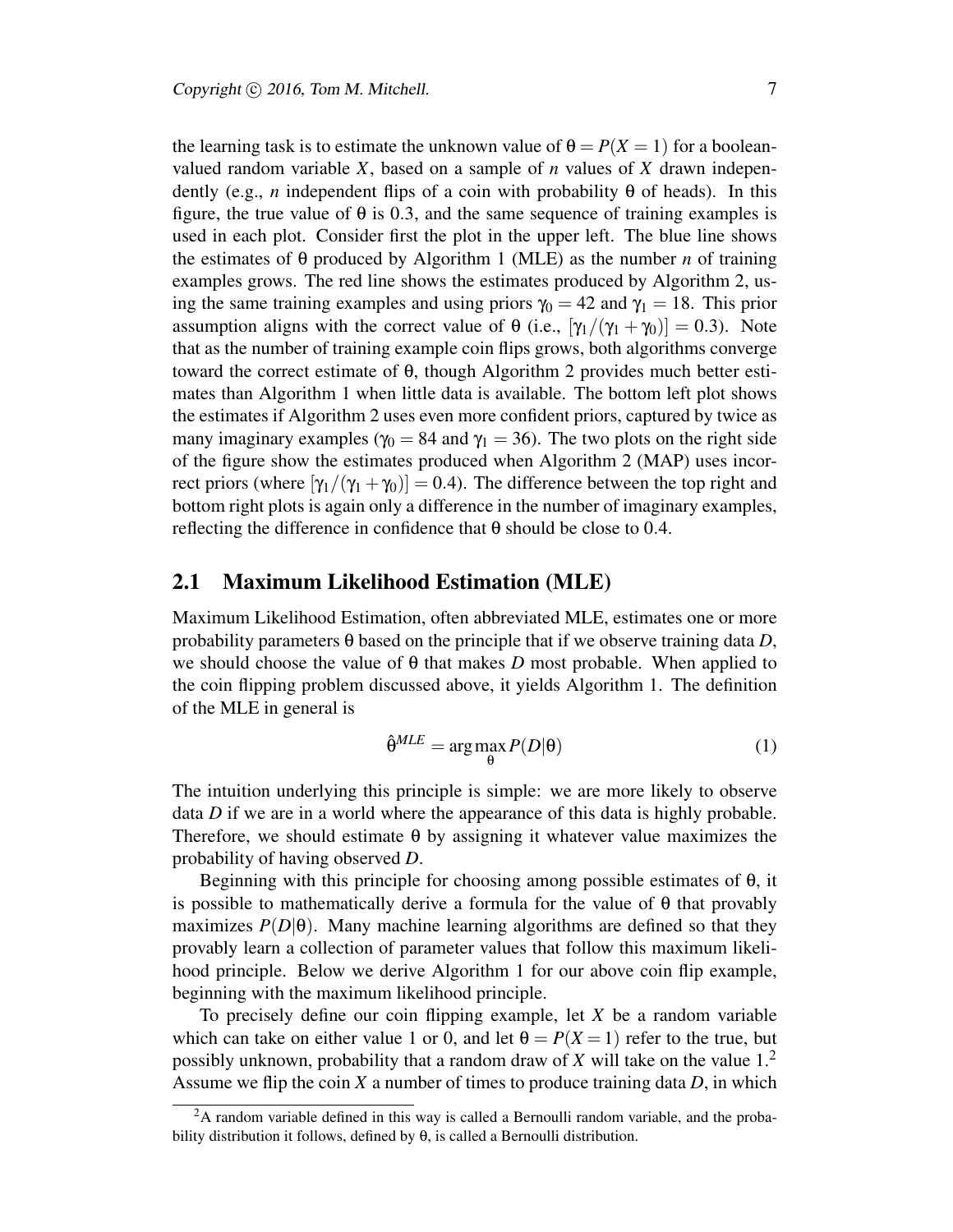we observe  $X = 1$  a total of  $\alpha_1$  times, and  $X = 0$  a total of  $\alpha_0$  times. We further assume that the outcomes of the flips are independent (i.e., the result of one coin flip has no influence on other coin flips), and identically distributed (i.e., the same value of  $\theta$  governs each coin flip). Taken together, these assumptions are that the coin flips are independent, identically distributed (which is often abbreviated to  $"i.i.d."$ ).

The maximum likelihood principle involves choosing  $\theta$  to maximize  $P(D|\theta)$ . Therefore, we must begin by writing an expression for  $P(D|\theta)$ , or equivalently  $P(\alpha_1, \alpha_0|\theta)$  in terms of  $\theta$ , then find an algorithm that chooses a value for  $\theta$  that maximizes this quantity. To begin, note that if data *D* consists of just one coin flip, then  $P(D|\theta) = \theta$  if that one coin flip results in  $X = 1$ , and  $P(D|\theta) = (1-\theta)$  if the result is instead  $X = 0$ . Furthermore, if we observe a set of i.i.d. coin flips such as  $D = \{1,1,0,1,0\}$ , then we can easily calculate  $P(D|\theta)$  by multiplying together the probabilities of each individual coin flip:

$$
P(D = \{1, 1, 0, 1, 0\} | \theta) = \theta \cdot \theta \cdot (1 - \theta) \cdot \theta \cdot (1 - \theta) = \theta^3 \cdot (1 - \theta)^2
$$

In other words, if we summarize  $D$  by the total number of observed times  $\alpha_1$  when  $X = 1$  and the number of times  $\alpha_0$  that  $X = 0$ , we have in general

$$
P(D = \langle \alpha_1, \alpha_0 \rangle | \theta) = \theta^{\alpha_1} (1 - \theta)^{\alpha_0}
$$
 (2)

The above expression gives us a formula for  $P(D = \langle \alpha_1, \alpha_0 \rangle | \theta)$ . The quantity *P*(*D*|θ) is often called the *data likelihood*, or the *data likelihood function* because it expresses the probability of the observed data *D* as a function of θ. This likelihood function is often written  $L(\theta) = P(D|\theta)$ .

Our final step in this derivation is to determine the value of  $\theta$  that maximizes the data likelihood function  $P(D = \langle \alpha_1, \alpha_0 \rangle | \theta)$ . Notice that maximizing  $P(D|\theta)$ with respect to  $\theta$  is equivalent to maximizing its logarithm,  $\ln P(D|\theta)$  with respect to θ, because ln(*x*) increases monotonically with *x*:

$$
\arg\max_{\theta} P(D|\theta) = \arg\max_{\theta} \ln P(D|\theta)
$$

It often simplifies the mathematics to maximize  $\ln P(D|\theta)$  rather than  $P(D|\theta)$ , as is the case in our current example. In fact, this log likelihood is so common that it has its own notation,  $\ell(\theta) = \ln P(D|\theta)$ .

To find the value of  $\theta$  that maximizes  $\ln P(D|\theta)$ , and therefore also maximizes *P*(*D*| $\theta$ ), we can calculate the derivative of  $\ln P(D = \langle \alpha_1, \alpha_0 \rangle | \theta)$  with respect to θ, then solve for the value of θ that makes this derivative equal to zero. Because ln  $P(D|\theta)$  is a concave function of  $\theta$ , the value of  $\theta$  where this derivative is zero will be the value that maximizes  $\ln P(D|\theta)$ . First, we calculate the derivative of the log of the likelihood function of Eq. (2):

$$
\frac{\partial \ell(\theta)}{\partial \theta} = \frac{\partial \ln P(D|\theta)}{\partial \theta} = \frac{\partial \ln P(D|\theta)}{\partial \theta}
$$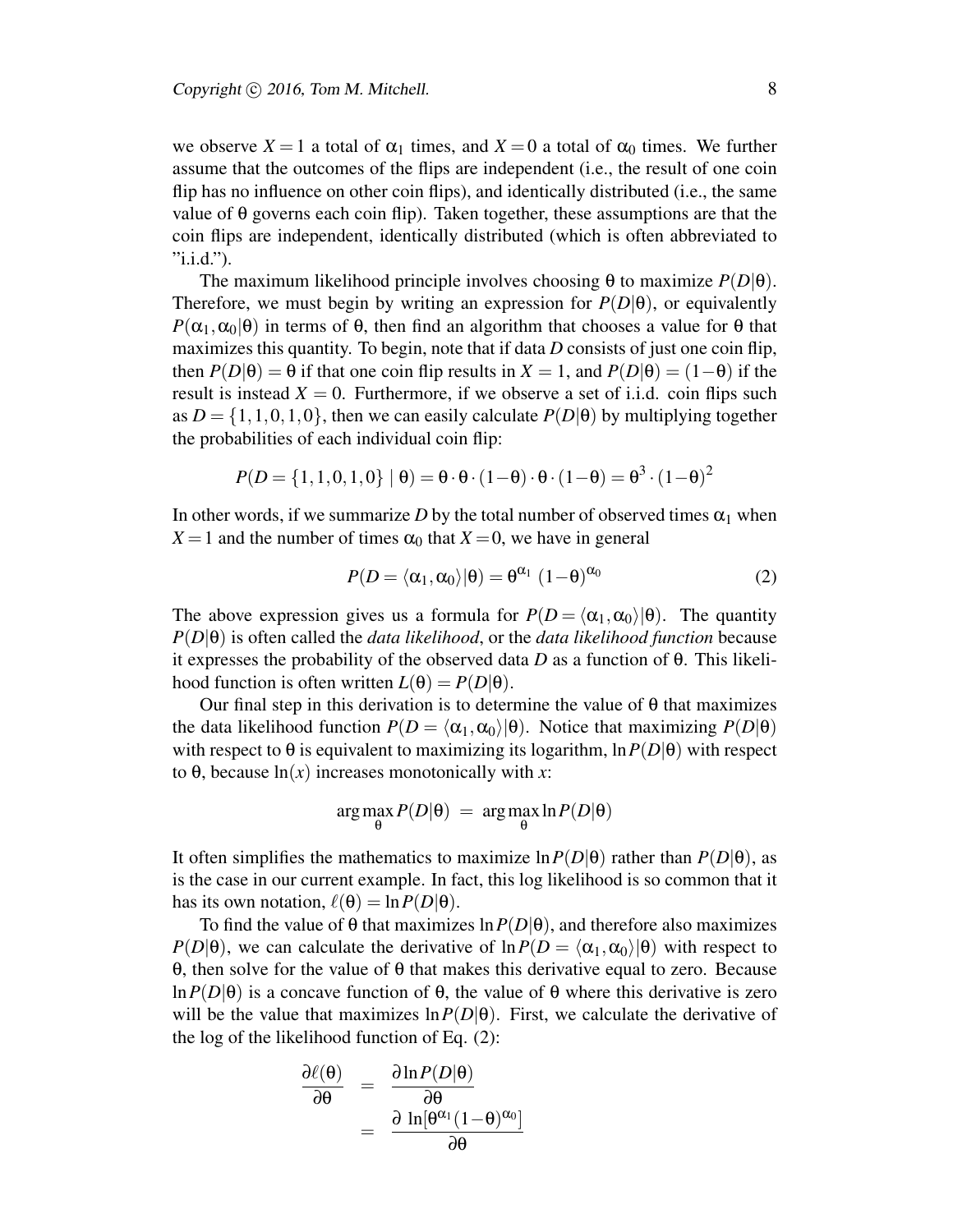$$
= \frac{\partial [\alpha_1 \ln \theta + \alpha_0 \ln(1-\theta)]}{\partial \theta} \n= \alpha_1 \frac{\partial \ln \theta}{\partial \theta} + \alpha_0 \frac{\partial \ln(1-\theta)}{\partial \theta} \n= \alpha_1 \frac{\partial \ln \theta}{\partial \theta} + \alpha_0 \frac{\partial \ln(1-\theta)}{\partial (1-\theta)} \cdot \frac{\partial (1-\theta)}{\partial \theta} \n= \alpha_1 \frac{\partial}{\partial \theta} + \alpha_0 \frac{1}{(1-\theta)} \cdot (-1)
$$
\n(3)

where the last step follows from the equality  $\frac{\partial \ln x}{\partial x} = \frac{1}{x}$  $\frac{1}{x}$ , and where the next to last step follows from the chain rule  $\frac{\partial f(x)}{\partial x} = \frac{\partial f(x)}{\partial g(x)}$  $\frac{\partial f(x)}{\partial g(x)} \cdot \frac{\partial g(x)}{\partial x}$  $rac{g(x)}{\partial x}$ .

Finally, to calculate the value of  $\theta$  that maximizes  $\ell(\theta)$ , we set the derivative in equation (3) to zero, and solve for  $θ$ .

$$
0 = \alpha_1 \frac{1}{\theta} - \alpha_0 \frac{1}{1 - \theta}
$$
  
\n
$$
\alpha_0 \frac{1}{1 - \theta} = \alpha_1 \frac{1}{\theta}
$$
  
\n
$$
\alpha_0 \theta = \alpha_1 (1 - \theta)
$$
  
\n
$$
(\alpha_1 + \alpha_0) \theta = \alpha_1
$$
  
\n
$$
\theta = \frac{\alpha_1}{\alpha_1 + \alpha_0}
$$
\n(4)

Thus, we have derived in equation (4) the intuitive Algorithm 1 for estimating θ, starting from the principle that we want to choose the value of θ that maximizes  $P(D|\theta)$ .

$$
\hat{\theta}^{MLE} = \arg \max_{\theta} P(D|\theta) = \arg \max_{\theta} \ln P(D|\theta) = \frac{\alpha_1}{\alpha_1 + \alpha_0} \tag{5}
$$

This same maximum likelihood principle is used as the basis for deriving many machine learning algorithms for more complex problems where the solution is not so intuitively obvious.

#### 2.2 Maximum a Posteriori Probability Estimation (MAP)

Maximum a Posteriori Estimation, often abbreviated to MAP estimation, estimates one or more probability parameters θ based on the principle that we should choose the value of θ that is most probable, given the observed data *D* and our prior assumptions summarized by  $P(\theta)$ .

$$
\hat{\theta}^{MAP} = \arg \max_{\theta} P(\theta|D)
$$

When applied to the coin flipping problem discussed above, it yields Algorithm 2. Using Bayes rule, we can rewrite the MAP principle as:

$$
\hat{\theta}^{MAP} = \arg \max_{\theta} P(\theta|D) = \arg \max_{\theta} \frac{P(D|\theta)P(\theta)}{P(D)}
$$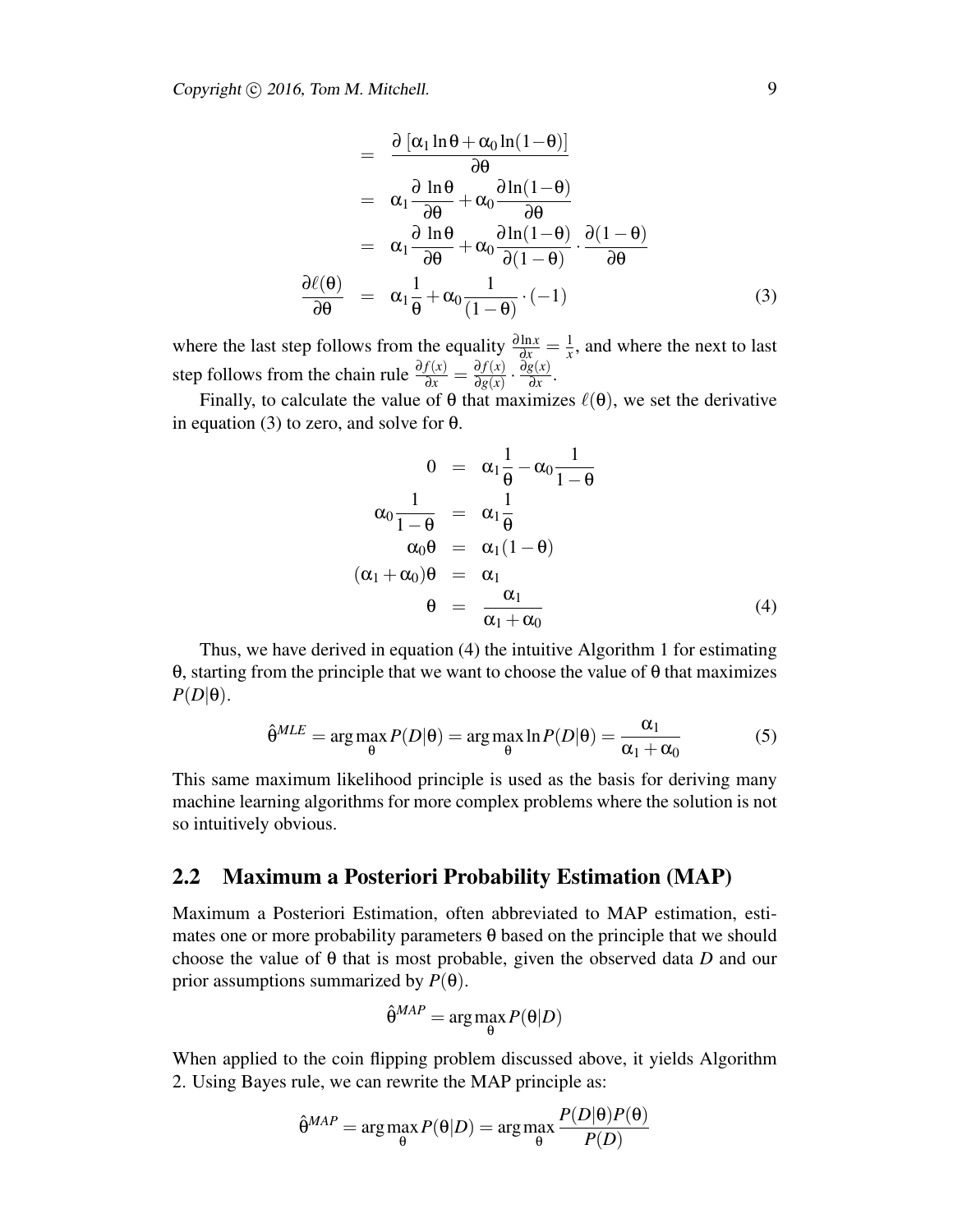and given that  $P(D)$  does not depend on  $\theta$ , we can simplify this by ignoring the denominator:

$$
\hat{\theta}^{MAP} = \arg \max_{\theta} P(\theta|D) = \arg \max_{\theta} P(D|\theta)P(\theta)
$$
(6)

Comparing this to the MLE principle described in equation (1), we see that whereas the MLE principle is to choose  $\theta$  to maximize  $P(D|\theta)$ , the MAP principle instead maximizes  $P(D|\theta)P(\theta)$ . The only difference is the extra  $P(\theta)$ .

To produce a MAP estimate for θ we must specify a prior distribution *P*(θ) that summarizes our a priori assumptions about the value of  $\theta$ . In the case where data is generated by multiple i.i.d. draws of a Bernoulli random variable, as in our coin flip example, the most common form of prior is a Beta distribution:

$$
P(\theta) = Beta(\beta_0, \beta_1) = \frac{\theta^{\beta_1 - 1} (1 - \theta)^{\beta_0 - 1}}{B(\beta_0, \beta_1)}
$$
(7)

Here  $\beta_0$  and  $\beta_1$  are parameters whose values we must specify in advance to define a specific  $P(\theta)$ . As we shall see, choosing values for  $\beta_0$  and  $\beta_1$  corresponds to choosing the number of imaginary examples  $\gamma_0$  and  $\gamma_1$  in the above Algorithm 2. The denominator  $B(\beta_0, \beta_1)$  is a normalization term defined by the function *B*, which assures the probability integrates to one, but which is independent of  $\theta$ .

As defined in Eq. (6), the MAP estimate involves choosing the value of  $\theta$  that maximizes  $P(D|\theta)P(\theta)$ . Recall we already have an expression for  $P(D|\theta)$  in Eq. (2). Combining this with the above expression for  $P(\theta)$  we have:

$$
\hat{\theta}^{MAP} = \underset{\theta}{\arg \max} P(D|\theta)P(\theta)
$$
\n
$$
= \underset{\theta}{\arg \max} \ \theta^{\alpha_1} (1-\theta)^{\alpha_0} \ \frac{\theta^{\beta_1-1} (1-\theta)^{\beta_0-1}}{B(\beta_0, \beta_1)}
$$
\n
$$
= \underset{\theta}{\arg \max} \ \frac{\theta^{\alpha_1+\beta_1-1} (1-\theta)^{\alpha_0+\beta_0-1}}{B(\beta_0, \beta_1)}
$$
\n
$$
= \underset{\theta}{\arg \max} \ \theta^{\alpha_1+\beta_1-1} (1-\theta)^{\alpha_0+\beta_0-1}
$$
\n(8)

where the final line follows from the previous line because  $B(\beta_0, \beta_1)$  is independent of θ.

How can we solve for the value of  $\theta$  that maximizes the expression in Eq. (8)? Fortunately, we have already answered this question! Notice that the quantity we seek to maximize in Eq. (8) can be made identical to the likelihood function in Eq. (2) if we substitute  $(\alpha_1 + \beta_1 - 1)$  for  $\alpha_1$  in Eq. (2), and substitute  $(\alpha_0 + \beta_0 - 1)$ for  $\alpha_0$ . We can therefore reuse the derivation of  $\hat{\theta}^{MLE}$  beginning from Eq. (2) and ending with Eq. (4), simply by carrying through this substitution. Applying this same substitution to Eq. (4) implies the solution to Eq. (8) is therefore

$$
\hat{\theta}^{MAP} = \arg \max_{\theta} P(D|\theta)P(\theta) = \frac{(\alpha_1 + \beta_1 - 1)}{(\alpha_1 + \beta_1 - 1) + (\alpha_0 + \beta_0 - 1)} \tag{9}
$$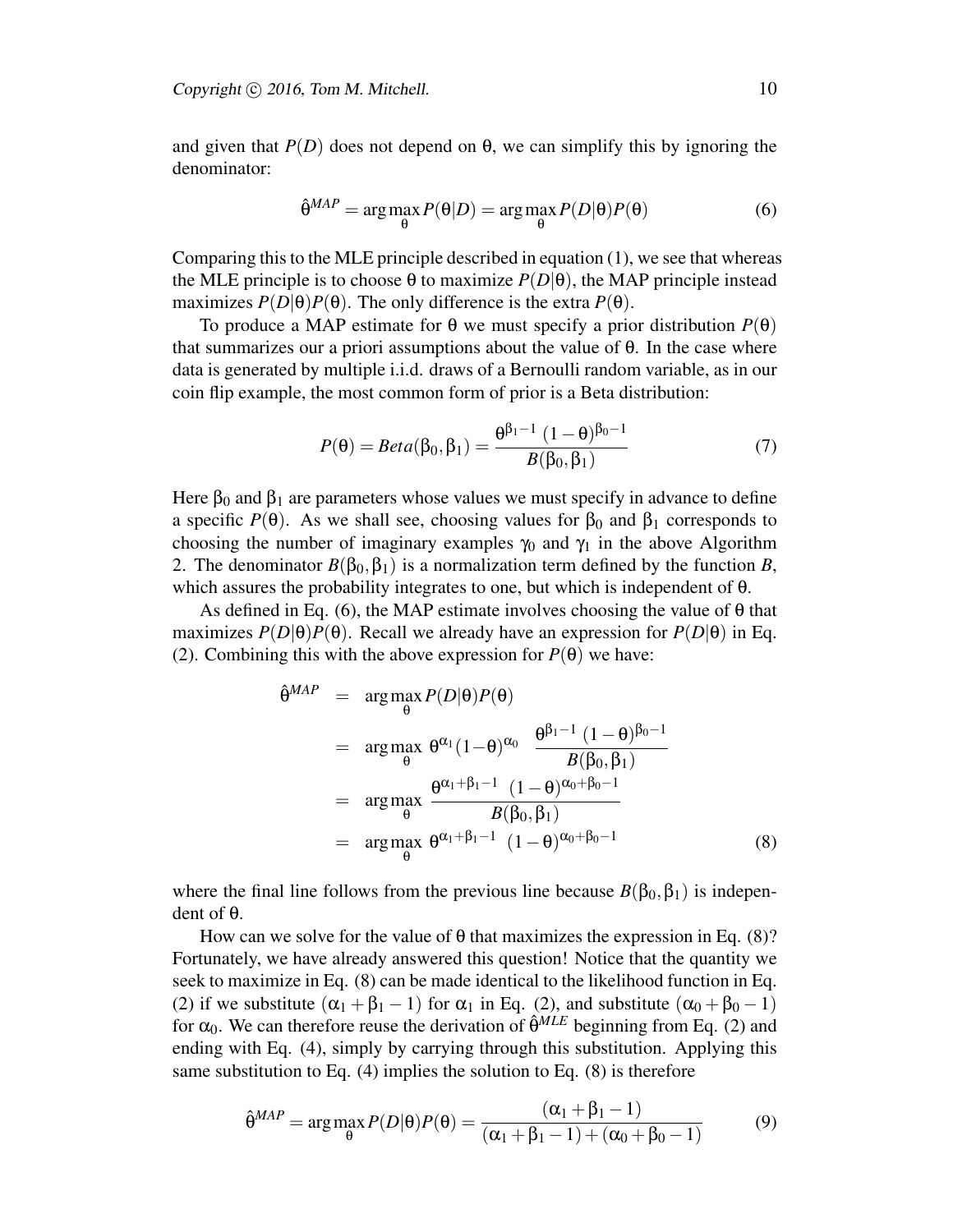

Figure 2: Prior (left) and posterior (right) probability distributions on  $\theta$  in a MAP estimate for  $\theta$ . Consider estimating  $\theta = P(X = 1)$  for a boolean valued (Bernoulli) random variable *X*. Suppose we set a prior  $P(\theta)$  defined by a Beta distribution with  $\beta_0 = 3, \beta_1 = 4$ , as shown on the left. Suppose further that we now observe data *D* consisting of 100 examples: 50 where we observe  $X = 1$  and 50 where  $X = 0$ . Then the posterior probability  $P(\theta|D)$  over  $\theta$  given this observed data *D*, which is proportional to  $P(D|\theta)P(\theta)$ , is another Beta distribution with  $\beta_0 = 53, \beta_1 = 54$ , as shown on the right. Notice that both distributions assign non-zero probability to every possible value of  $\theta$ between 0 and 1, though the posterior distribution has most of its probability mass near  $\theta = 0.5$ .

Thus, we have derived in Eq. (9) the intuitive Algorithm 2 for estimating  $\theta$ , starting from the principle that we want to choose the value of  $\theta$  that maximizes *P*( $\theta$ |*D*). The number  $\gamma_1$  of imaginary "heads" in Algorithm 2 is equal to  $\beta_1 - 1$ , and the number  $\gamma_0$  of imaginary "tails" is equal to  $\beta_0 - 1$ . This same maximum a posteriori probability principle is used as the basis for deriving many machine learning algorithms for more complex problems where the solution is not so intuitively obvious as it is in our coin flipping example.

#### 2.2.1 MAP Priors and Posteriors

Why did we chose above to use the  $Beta(\beta_0, \beta_1)$  family of probability distributions to define our prior probability  $P(\theta)$  when calculating the MAP estimate  $\hat{\theta}^{MAP}$ ? We made this choice because the Beta distribution has a functional form that is the same as the data likelihood  $P(D|\theta)$  in our problem, so that when we multiply these two forms together to get the quantity  $P(D|\theta)P(\theta)$ , this product is easily expressed as yet another expression of this same functional form. Furthermore, in this product the  $\beta_0$  and  $\beta_1$  parameters that define our Beta distribution play exactly the same role as the observed data counts; that is, they capture the effect of the Beta prior  $P(\theta)$  in a form that is equivalent to specifying the number of imaginary examples used in our earlier Algorithm  $2<sup>3</sup>$ .

Figure 2 shows an example of the prior  $P(\theta)$  and posterior  $P(\theta|D) \propto P(D|\theta)P(\theta)$ distributions corresponding to a MAP estimate in our example.

<sup>&</sup>lt;sup>3</sup>More precisely, the number of imaginary examples  $\lambda_i$  in Algorithm 2 is given by  $\beta_i - 1$ .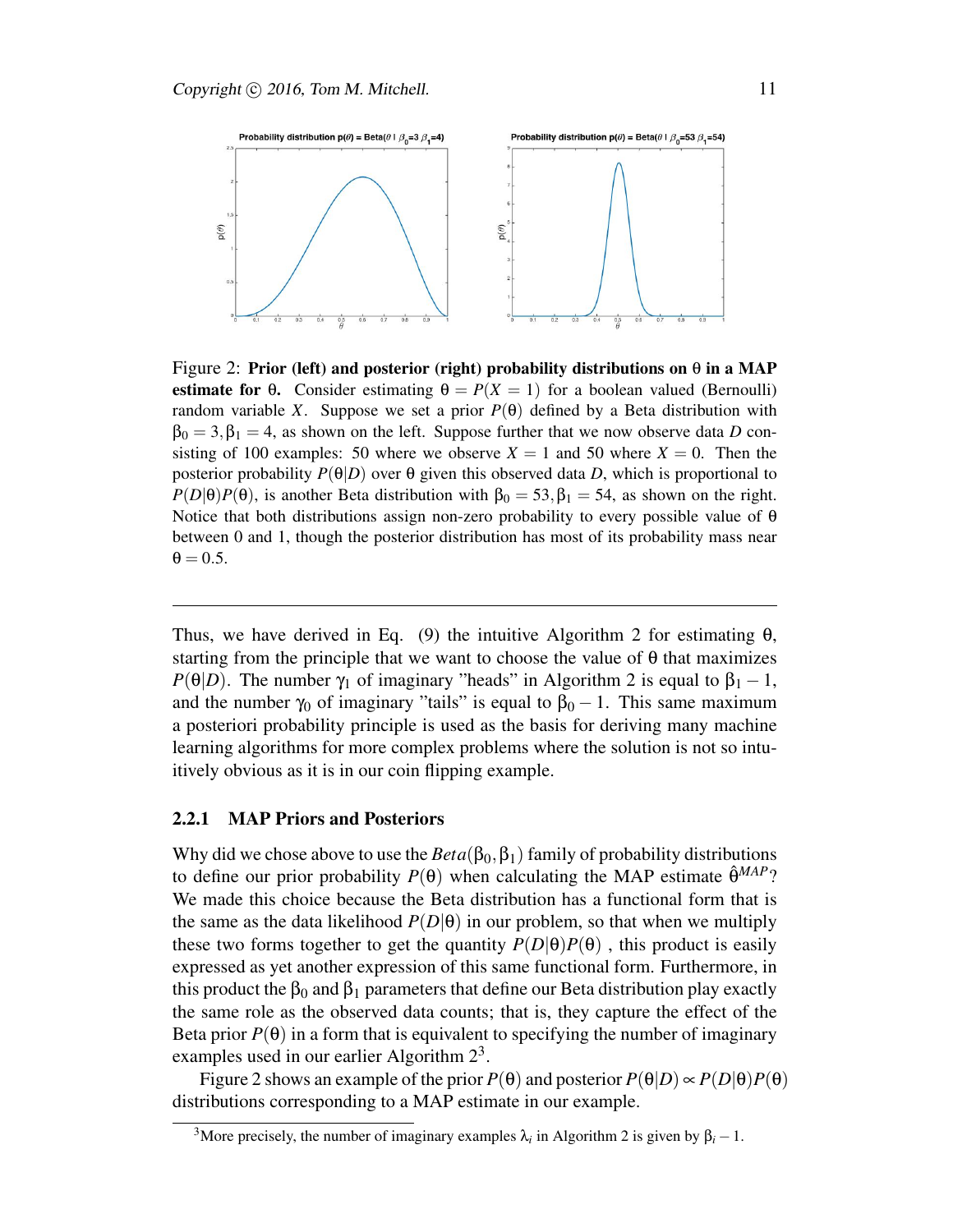The  $Beta(\beta_0, \beta_1)$  distribution defined in Eq. (7) is called the **conjugate prior** for the binomial likelihood function  $\theta^{\alpha_1}(1-\theta)^{\alpha_0}$ , because the posterior distribution  $P(D|\theta)P(\theta)$  is also a *Beta* distribution. More generally, any  $P(\theta)$  is called the conjugate prior for a likelihood function  $L(\theta) = P(D|\theta)$  if the posterior  $P(\theta|D)$  is of the same form as  $P(\theta)$ .

### 3 Working with Other Probability Distributions

Formally, the probability distribution we considered above is called a Bernoulli distribution: it governs a random variable *X* which can take on two possible values, 0 or 1, and this Bernoulli distribution is defined by the single parameter  $\theta$  (i.e.,  $P(X = 1) = \theta$ , and  $P(X = 0) = (1 - \theta)$ . We will sometimes refer to a boolean-valued random variable which is governed by a Bernoulli distribution as a Bernoulli random variable. As noted above, the conjugate prior for estimating the parameter θ of a Bernoulli distribution is the Beta distribution.

#### 3.1 Discrete Valued Random Variables with Many Values

If we have a random variable that can take on more than two values then we need more than one parameter to describe the probability distribution for that variable. For example, consider a six-sided die which, when rolled, can come up with any of 6 possible results.

A common approach to characterizing such *n*-valued random variables is to use a generalization of the Bernoulli distribution called a Categorical distribution, where we assign a different probability to each possible value of the random variable. For example, we might model a six-sided die as a random variable *X* that can take on the values 1 through 6, and represent its probability distribution by a vector **θ** of six different parameters  $\mathbf{\theta} = \langle \theta_1 \dots \theta_6 \rangle$ , where the parameter  $\theta_i$  describes the probability that *X* will take on its  $i^{th}$  value; that is,  $\theta_i = P(X = i)$ . The likelihood function  $L(\theta) = P(D|\theta)$  for estimating the vector θ of parameters from observed rolls of the die is a simple generalization of the likelihood for estimating a Bernoulli distribution. It takes the form of a product  $L(\mathbf{\Theta}) = P(D|\mathbf{\Theta}) = \theta_1^{\alpha_1}$  $\frac{\alpha_1}{1}$   $\theta_2^{\alpha_2}$  $\alpha_2^{\alpha_2} \dots \theta_n^{\alpha_n}$ , where  $\alpha_i$  indicates the observed count of times when the value  $X = i$  was observed in the data. Given a sample of data drawn from a particular Categorical distribution for a random variable that can take on *n* possible values, the maximum likelihood estimate for  $\theta_i$  is given by

$$
\hat{\theta}_i^{MLE} = \frac{\alpha_i}{\alpha_1 + \ldots + \alpha_n} \tag{10}
$$

where  $\alpha_j$  indicates the number of times the value  $X = j$  was observed in the data. Note that just like the case of a binary-valued random variable (see eq. 5), the MLE is simply the fraction of times the particular value was observed in the data.

If we prefer a MAP estimate for an *n*-valued random variable governed by a Categorical distribution, we use the conjugate prior for the Categorical distribution, which is called the Dirichlet distribution. Of course given that the Categorical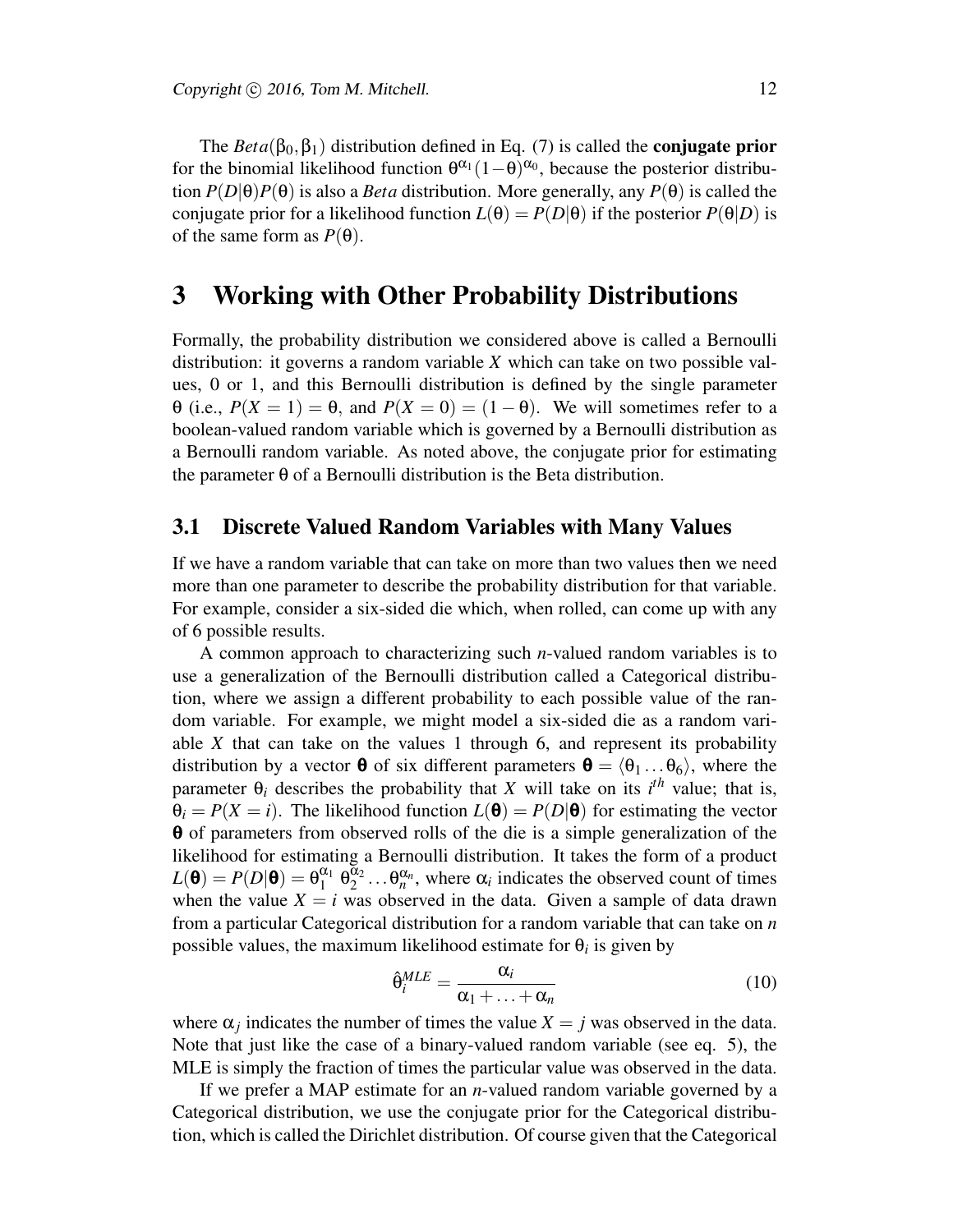distribution has *n* different  $\theta_i$  parameters, its prior will have to specify the probability for each joint assignment of these *n* parameters. The Dirichlet distribution is a generalization of the Beta distribution, and has the form

$$
P(\theta_1,\ldots,\theta_n)=\frac{\theta_1^{(\beta_1-1)}\theta_2^{(\beta_2-1)}\ldots\theta_n^{(\beta_n-1)}}{B(\beta_1,\ldots,\beta_n)}
$$

where the denominator is again a normalizing function to assure that the total probability mass is 1, and where this normalizing function  $B(\beta_1,\ldots,\beta_n)$  is independent of the vector of parameters  $\mathbf{\theta} = \langle \theta_1 ... \theta_n \rangle$  and therefore can be ignored when deriving their MAP estimates.

The MAP estimate for each  $\theta_i$  for a Categorial distribution is given by

$$
\hat{\theta}_i^{MAP} = \frac{(\alpha_i + \beta_i - 1)}{(\alpha_1 + \beta_1 - 1) + \ldots + (\alpha_n + \beta_n - 1)}
$$
(11)

where  $\alpha_j$  indicates the number of times the value  $X = j$  was observed in the data, and where the  $\beta_j$ s are the parameters of the Dirichlet prior which reflects our prior knowledge or assumptions. Here again, we can view the MAP estimate as combining the observed data given by the  $\alpha_j$  values with  $\beta_j - 1$  additional imaginary observations for  $X = j$ . Comparing this formula to the earlier formula giving the MAP estimate for a Bernoulli random variable (eq. 9), it is easy to see that this is a direct generalization of that simpler case, and that it again follows the intuition of our earlier Algorithm 2.

## 4 What You Should Know

The main points of this chapter include:

- Joint probability distributions lie at the core of probabilistic machine learning approaches. Given the joint probability distribution  $P(X_1 \ldots X_n)$  over a set of random variables, it is possible in principle to compute *any* joint or conditional probability defined over *any* subset of these variables.
- Learning, or estimating, the joint probability distribution from training data can be easy if the data set is large compared to the number of distinct probability terms we must estimate. But in many practical problems the data is more sparse, requiring methods that rely on prior knowledge or assumptions, in addition to observed data.
- *Maximum likelihood estimation* (MLE) is one of two widely used principles for estimating the parameters that define a probability distribution. This principle is to choose the set of parameter values  $\hat{\theta}^{MLE}$  that makes the observed training data most probable (over all the possible choices of θ):

$$
\hat{\theta}^{MLE} = \arg\max_{\theta} P(\text{data}|\theta)
$$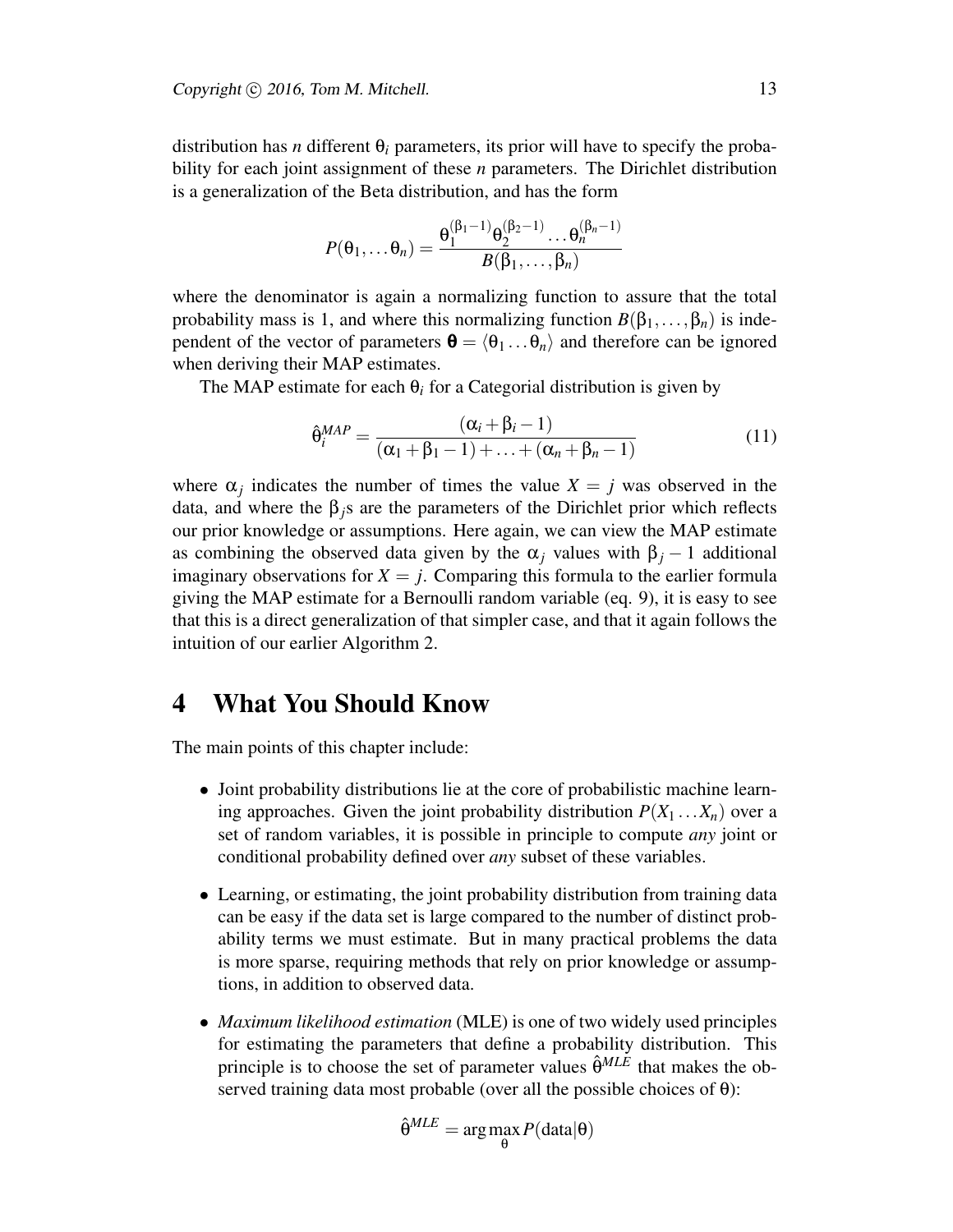In many cases, maximum likelihood estimates correspond to the intuitive notion that we should base probability estimates on observed ratios. For example, given the problem of estimating the probability that a coin will turn up heads, given  $\alpha_1$  observed flips resulting in heads, and  $\alpha_0$  observed flips resulting in tails, the maximum likelihood estimate corresponds exactly to taking the fraction of flips that turn up heads:

$$
\hat{\theta}^{MLE} = \arg \max_{\theta} P(data|\theta) = \frac{\alpha_1}{\alpha_1 + \alpha_0}
$$

• *Maximium a posteriori probability* (MAP) estimation is the other of the two widely used principles. This principle is to choose the most probable value of θ, given the observed training data plus a prior probability distribution *P*( $θ$ ) which captures prior knowledge or assumptions about the value of  $θ$ :

$$
\hat{\theta}^{MAP} = \arg \max_{\theta} P(\theta | \text{data}) = \arg \max_{\theta} P(\text{data} | \theta) P(\theta)
$$

In many cases, MAP estimates correspond to the intuitive notion that we can represent prior assumptions by making up "imaginary" data which reflects these assumptions. For example, the MAP estimate for the above coin flip example, assuming a prior  $P(\theta) = Beta(\gamma_0 + 1, \gamma_1 + 1)$ , yields a MAP estimate which is equivalent to the MLE estimate if we simply add in an imaginary  $\gamma_1$  heads and  $\gamma_0$  tails to the actual observed  $\alpha_1$  heads and  $\alpha_0$  tails:

$$
\hat{\theta}^{MAP} = \arg \max_{\theta} P(\text{data}|\theta)P(\theta) = \frac{(\alpha_1 + \gamma_1)}{(\alpha_1 + \gamma_1) + (\alpha_0 + \gamma_0)}
$$

## EXERCISES

- 1. In the MAP estimation of  $\theta$  for our Bernoulli random variable *X* in this chapter, we used a Beta( $\beta_0, \beta_1$ ) prior probability distribution to capture our prior beliefs about the prior probability of different values of  $\theta$ , before seeing the observed data.
	- Plot this prior probability distribution over θ, corresponding to the number of imaginary examples used in the top left plot of Figure 1 (i.e.,  $\gamma_0 = 42, \gamma_1 = 18$ ). Specifically create a plot showing the prior probability (vertical axis) for each possible value of  $\theta$  between 0 and 1 (horizontal axis), as represented by the prior distribution Beta( $\beta_0, \beta_1$ ). Recall the correspondence  $\beta_i = \gamma_i + 1$ . Note you will want to write a simple computer program to create this plot.
	- Above, you plotted the *prior* probability over possible values of θ. Now plot the *posterior* probability distribution over θ given that prior, plus observed data in which 6 heads  $(X = 1)$  were observed, along with 9 tails  $(X = 0)$ .